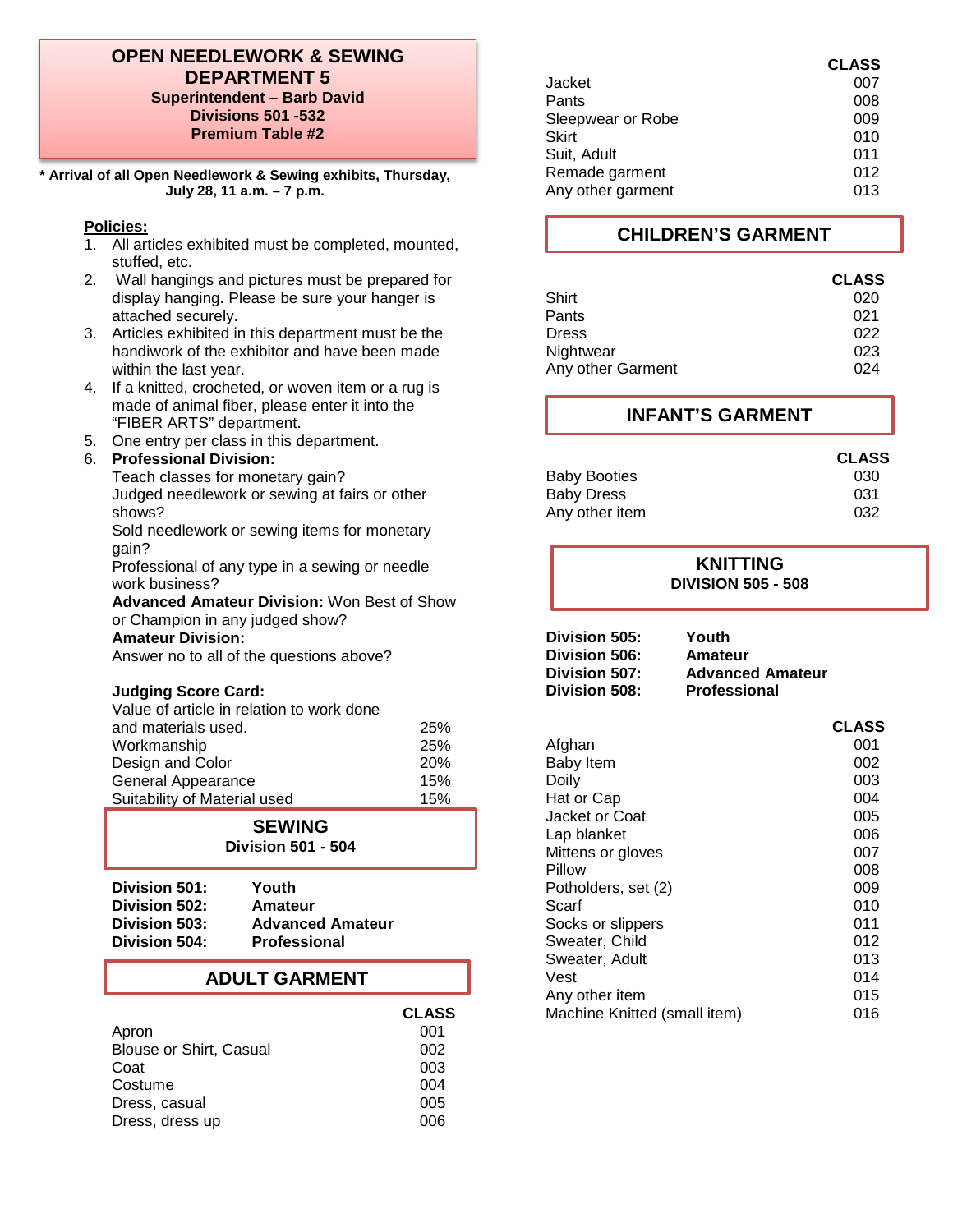# **CROCHETING**

**Division 509 - 512**

| Division 509:<br>Division 510:<br>Division 511:<br>Division 512: | Youth<br>Amateur<br><b>Advanced Amateur</b><br><b>Professional</b> |              |
|------------------------------------------------------------------|--------------------------------------------------------------------|--------------|
|                                                                  |                                                                    | <b>CLASS</b> |
| Afghan                                                           |                                                                    | 001          |
| Baby Afghan                                                      |                                                                    | 002          |
| Baby Item or garment                                             |                                                                    | 003          |
| Collar                                                           |                                                                    | 004          |
| Hat or Cap                                                       |                                                                    | 005          |
| Doily, small 8"-11"                                              |                                                                    | 006          |
| Doily, medium 12" - 17"                                          |                                                                    | 007          |
| Doily, large 18" - 24"                                           |                                                                    | 008          |
| Centerpiece 24" - 30"                                            |                                                                    | 009          |
| <b>Dresser Scarf</b>                                             |                                                                    | 010          |
| Jacket or Coat                                                   |                                                                    | 011          |
| Lap Blanket                                                      |                                                                    | 012          |
| Mitten's or gloves                                               |                                                                    | 013          |
| Pillow                                                           |                                                                    | 014          |
| Pot holder, set (2)                                              |                                                                    | 015          |
| Runner<br>Scarf                                                  |                                                                    | 016<br>017   |
|                                                                  |                                                                    | 018          |
| Socks or slipper<br>Sweater, Child                               |                                                                    | 019          |
| Sweater, Adult                                                   |                                                                    | 020          |
| Table cloth                                                      |                                                                    | 021          |
| Toy                                                              |                                                                    | 022          |
| Vest                                                             |                                                                    | 023          |
| Any other item                                                   |                                                                    | 024          |
|                                                                  |                                                                    |              |

## **RUG DIVISION 513 - 516**

| Division 513:<br>Division 514:<br>Division 515:<br>Division 516: | Youth<br>Amateur<br><b>Advanced Amateur</b><br><b>Professional</b> |              |
|------------------------------------------------------------------|--------------------------------------------------------------------|--------------|
|                                                                  |                                                                    | <b>CLASS</b> |
| <b>Braided Rug</b>                                               |                                                                    | 001          |
| <b>Crocheted Rug</b>                                             |                                                                    | 002          |
| <b>Hooked Rug</b>                                                |                                                                    | 003          |
| Latch Rug                                                        |                                                                    | 004          |
| Any other                                                        |                                                                    | 005          |

**LINENS Division 517 - 520**

| Division 517: | Youth                   |
|---------------|-------------------------|
| Division 518: | Amateur                 |
| Division 519: | <b>Advanced Amateur</b> |
| Division 520: | <b>Professional</b>     |
|               |                         |

|                                 | <b>CLASS</b> |
|---------------------------------|--------------|
| Bedspread, any type             | 001          |
| Hand or bath towel, embroidered | 002          |
| Hand or bath towel, any other   | 003          |

| Handkerchief, decorated, any type<br>Napkins (4) | 004<br>005 |
|--------------------------------------------------|------------|
| Pillowcases, applique (one pair)                 | 006        |
| Pillowcases, crocheted or tatted (one pair)      | 007        |
| Pillowcases, embroidered                         | 008        |
| Pillowcases, any other                           | 009        |
| Placemats (4)                                    | 010        |
| Scarves, decorated, any type                     | 011        |
| <b>Sheets</b>                                    | 012        |
| Table cloth, decorated, any type                 | 013        |
| Tea Towels, any embroidery (2 or more)           | 014        |
| Tea Towels, any other (2 or more)                | 015        |
| Ribbon Embroidery                                | 016        |
| Any other item                                   | 017        |

# **Division 521: Youth HOLIDAY ITEMS Division 521 - 524**

|                      | Division 522:<br>Division 523: | Amateur<br><b>Advanced Amateur</b> |              |
|----------------------|--------------------------------|------------------------------------|--------------|
|                      | Division 524:                  | <b>Professional</b>                | <b>CLASS</b> |
| Christmas Tree Skirt |                                | 001                                |              |
|                      | Stocking                       |                                    | 002          |
|                      | Wall Hanging                   |                                    | 003          |
|                      | Any other holiday item         |                                    | 004          |
|                      |                                |                                    |              |

# **HANDICRAFT DIVISION 525 - 528**

| Division 525: Youth        |                                |
|----------------------------|--------------------------------|
| Division 526: Amateur      |                                |
|                            | Division 527: Advanced Amateur |
| Division 528: Professional |                                |

|                                                 | <b>CLASS</b> |
|-------------------------------------------------|--------------|
| Afghan                                          | 001          |
| Animals                                         | 002          |
| Baby or child                                   | 003          |
| Bargello, any item                              | 004          |
| Counted Cross Stitch, less than 15"             | 005          |
| Counted Cross Stitch, Over 15"                  | 006          |
| Counted Cross Stitch hand dyed fabric or fibers | 007          |
| Any other Counted Cross Stitch                  | 008          |
| Floral                                          | 009          |
| People                                          | 010          |
| Pillow                                          | 011          |
| Religious                                       | 012          |
| Sampler                                         | 013          |
| Season                                          | 014          |
| Towel                                           | 015          |
| Blackwork Embroidery, any item                  | 016          |
| <b>Bluework Embroidery</b>                      | 017          |
| <b>Brazilian Embroidery</b>                     | 018          |
| Crewel Embroider, any item                      | 019          |
| Embroidery with ribbon                          | 020          |
| Machine Embroidery, clothing                    | 021          |
| Machine Embroidery, towel                       | 022          |
| Machine Embroidery, any other item              | 023          |
| <b>Punch Embroidery</b>                         | 024          |